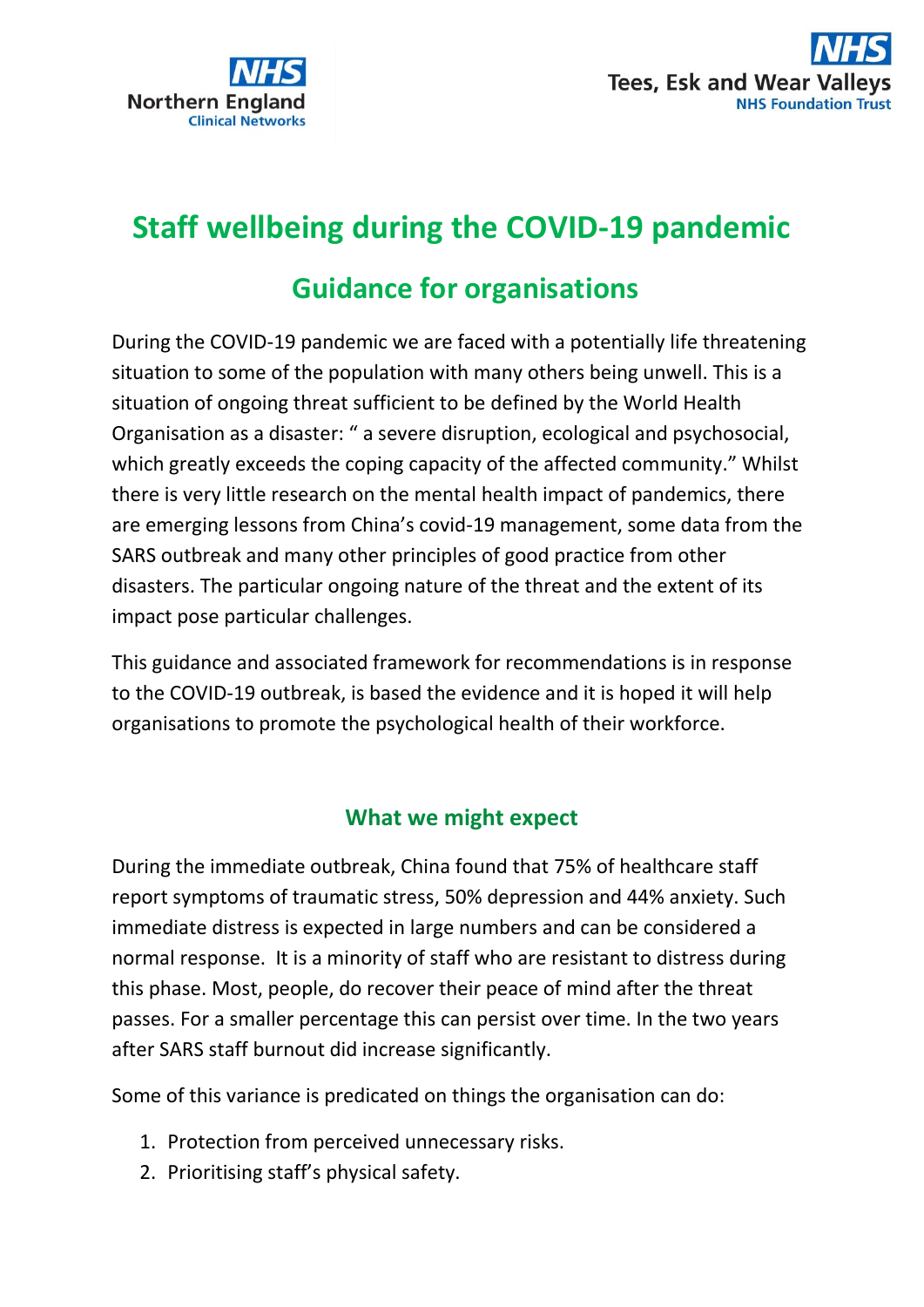



- 3. Adequate training and support to carry out their role.
- 4. Showing staff they are of value in themselves.
- 5. Having a clear steer and guidance whilst allowing staff autonomy.

There are some personal risk factors for developing significant immediate distress or later ongoing problems that needs specialist help:

- 1. Having pre-existing mental health problems.
- 2. Having pre-existing psychological trauma or lack of support (including domestic abuse).
- 3. Suffering a bereavement directly or indirectly from the outbreak.
- 4. Being significantly ill during the outbreak (or a loved one).
- 5. Being separated from family (because of work or because of isolation/ quarantine).
- 6. Losing an income.

# **Common fears of staff during a pandemic**

- Many Healthcare Staff do not worry significantly about catching the disease themselves.
- They do worry about passing it on to their family, some of who may be in high risk groups.
- They worry about passing it on to vulnerable patients.
- They can be concerned about managing uncooperative patients.
- They worry about not having the right equipment to help people.
- They are concerned they won't be able to do a good job.

# **The traumatic nature of an epidemic**

- It disrupts health and communities more than any other major disaster.
- It impacts on the health of staff too and therefore limits capacity to manage the scale of an outbreak.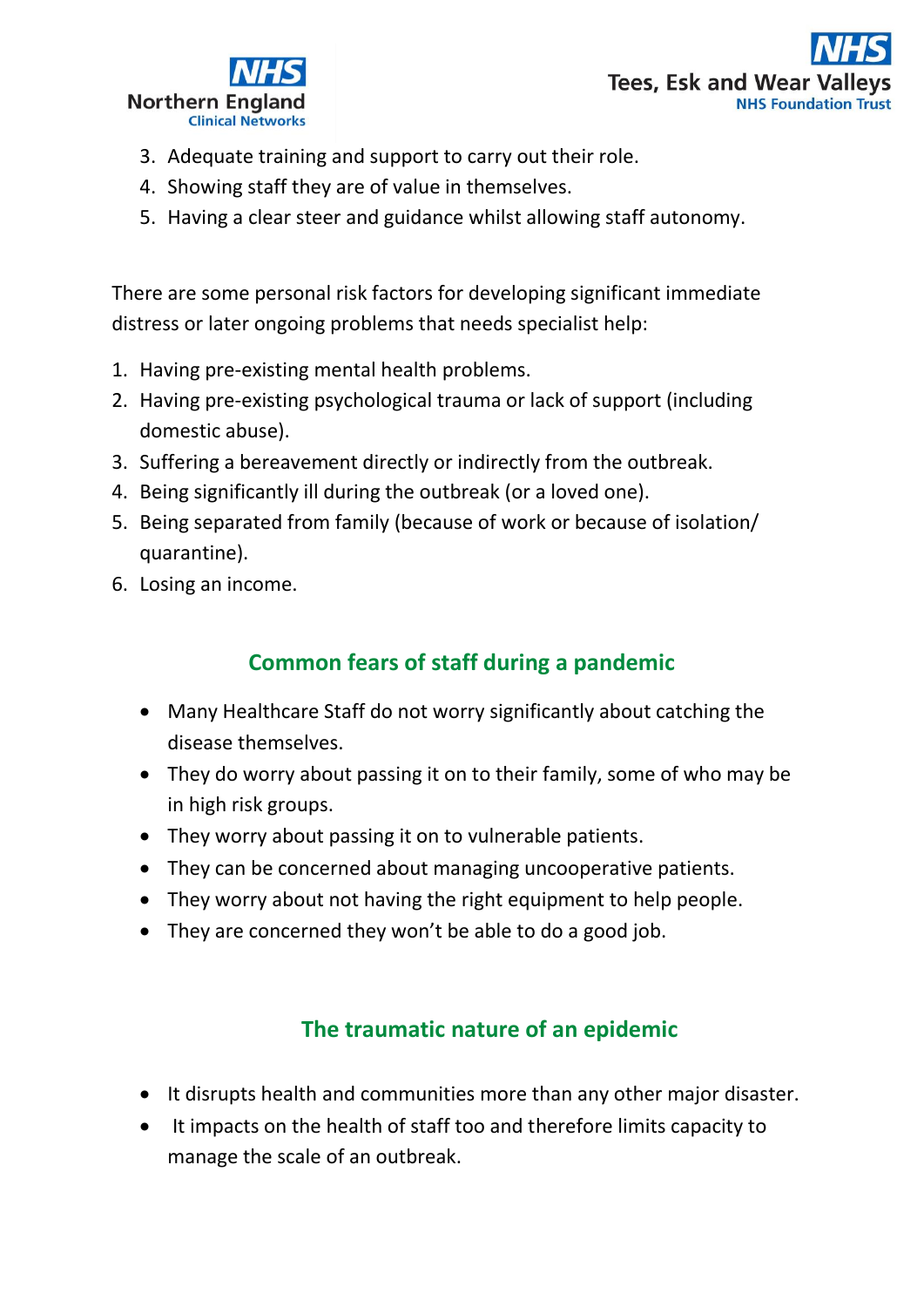

- The scale of the demand on healthcare may mean that people do not get the usual standard of care and treatment, or staff have to make difficult decisions about who gets what treatment.
- This may mean that staff feel compromised in their professional ethics leading to 'moral injury', a conscience based reaction that leads to shame or anger.
- People may not be able to offer comfort to relatives or patients as they die because of social distancing.
- Infection control may mean that funerals are small or cannot take place in person.
- The scale of the deaths means that it will affect everyone and therefore the capacity to offer support when grieving oneself.
- There is little certainty and the threat is going to continue for some time.
- Sustained threats are often more challenging as it allows for threat based responses to become chronically embedded as the new 'normal'.
- The media is full of scary stories and it is hard to escape from reminders.
- Staff's usual networks of alliances and social buffers in times of stress may be broken by volume of work, redeployment or sickness.

These factors can make the trauma of a pandemic harder to deal with than many other major incidents, disasters, mass casualty events or bereavements. For this reason a trauma informed approach to wellbeing during the pandemic would be recommended. This is a practical, value driven, system wide approach to the impact of trauma. It appreciates people's responses in the environmental context in which they arise; seeks to promote physical and psychological safety; considers potential inadvertent harms from actions intended to be helpful; and sets up relationships that empower and value people.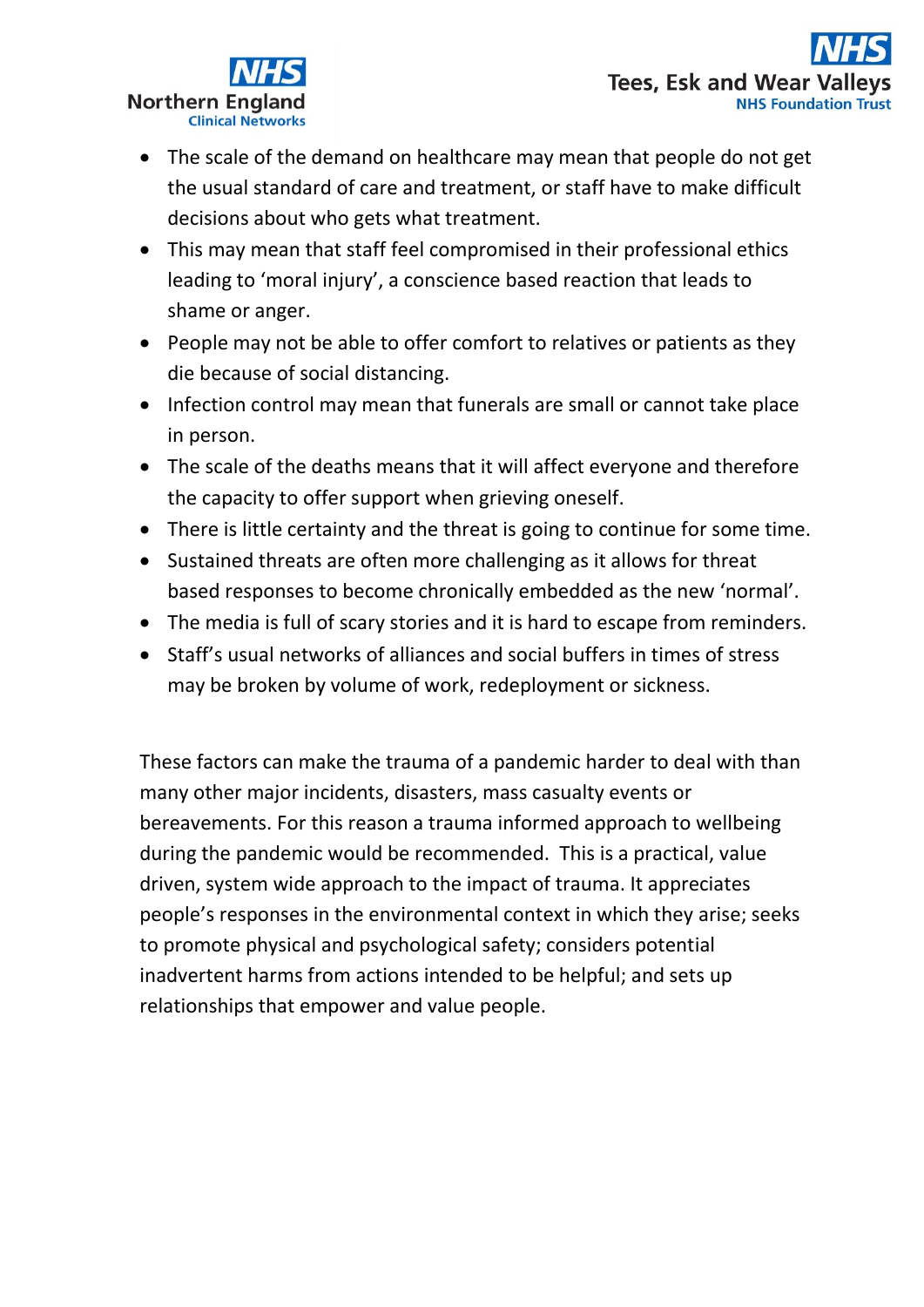



# **The task of the organisation**

**Principle one:** To avoid duplication of work and fragmentation of services, the range of psychological support options needs to be coordinated with multiple partners across the system.

**Principle two:** The physical safety and health of staff needs to be the priority UNTIL THE THREAT HAS PASSED for that individual person. **Principle three:** Informal support, relationships and connectedness needs to be fostered.

**Principle four:** the system needs to be flexible and needs led to respond in a timely way to differing needs.

**Principle five:** empathy and normalisation in leaders are the cornerstone of a resilient system.

**Principle six:** strengthen natural supports of staff and capitalise of their knowledge, foster empowerment and value their resourcefulness.

# **A systemic stepped model**

# **Prevention of overwhelming distress or ongoing disorder in the first stages of the epidemic**

- Adequate infection control in place in line with WHO/ government advice.
- Give staff accurate information from credible sources.
- Provide a place to rest or live near the hospital, where staff can isolate themselves from family if they are with infected patients.
- The organisation can arrange for meals to be provided whilst on shift and possibly daily living supplies for staff.
- Training delivered on managing the disease in people who use the services.
- Training delivered in psychological first aid to support each other.
- Peer support networks to be facilitated.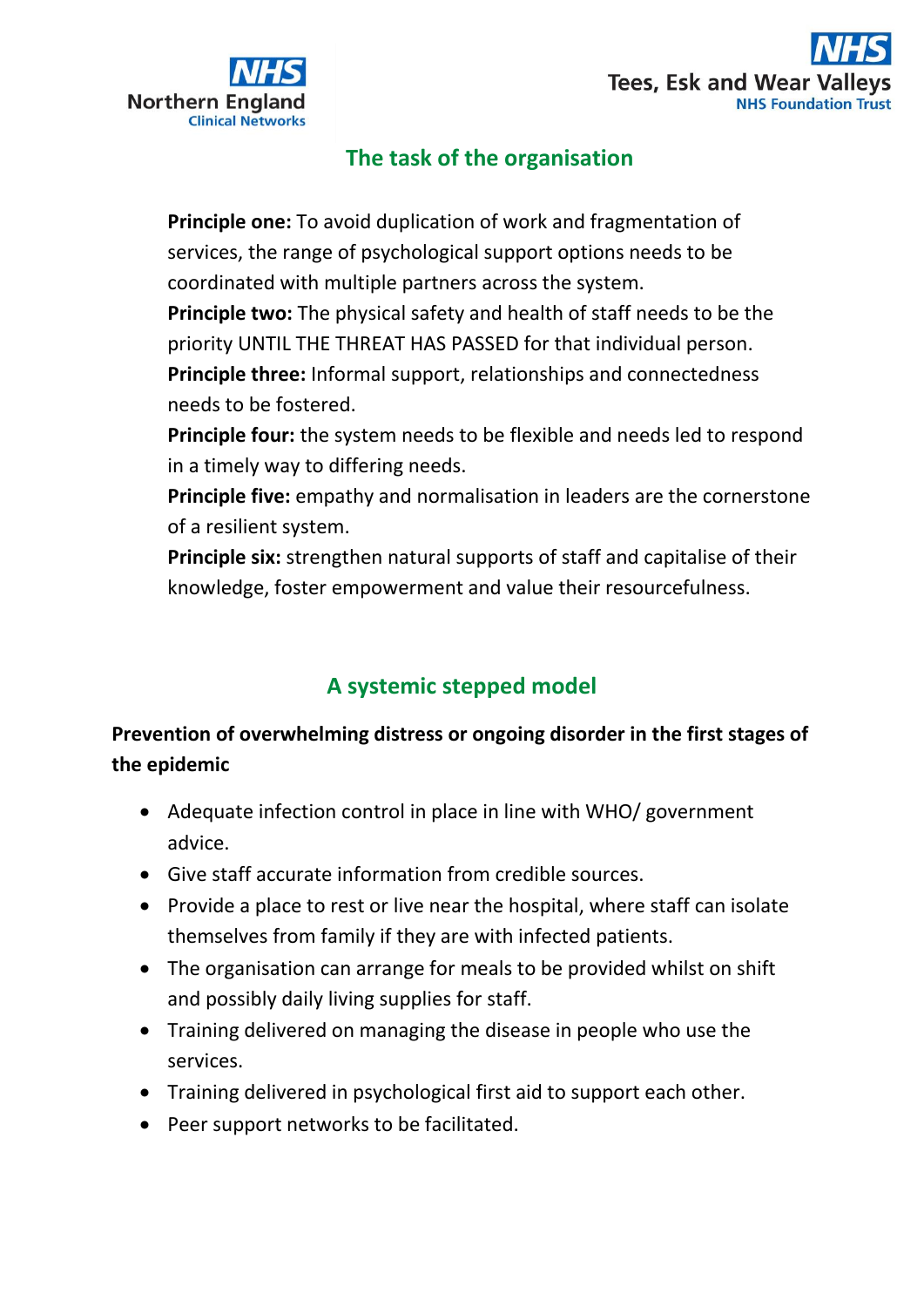

- Provide confidential spaces with people to turn to for informal support that is easy to access and in the moment.
- Allowing personal circumstances and concerns to be considered in deployment.
- Online solutions available for training and support.
- Collaboration with other agencies on support options.
- Specialised advice for leaders on the potential impact of their decisions from mass trauma experts.
- Trained trauma supervisors for those supporting the wellbeing of frontline staff.
- Put in place screening and monitoring for ongoing distress.

#### **The management of severe distress**

- It is important to normalise most reactions.
- For ongoing or debilitating distress, there needs to be clear and confidential referral routes for psychological therapy.
- Screening should happen over time and prompt referral to specialist services with clear pathways for when this should happen.
- Most demand will increase after the immediate threat has passed or people start to experience or witnessing deaths.
- Supervision and training of therapists who conduct therapy needs to be in place before the demand increases.
- This therapy should be provided by existing services, perhaps with enhanced staffing if possible.
- Therapy should follow NICE guidance where appropriate and matched to the needs and preference of each person.

#### **Immediate responses to support staff in the acute phase**

#### **1. The operational debrief**

WHY: This is an opportunity to ensure the epidemic is being properly managed. It is about processes and lessons (repeated as often as needed). Do we have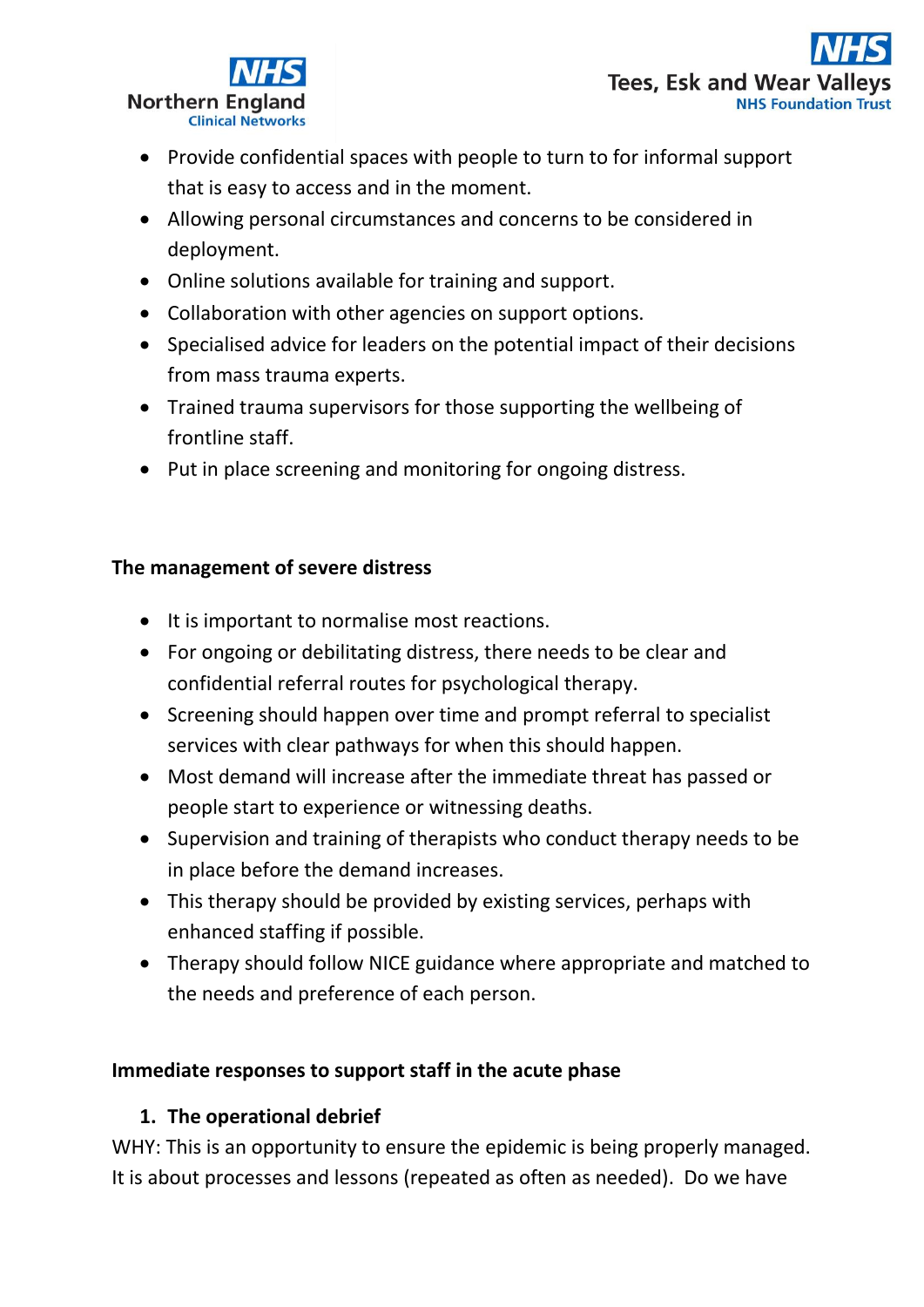

enough supplies, staff, what's working, what is working less well, etc….Who did what and how did it go. What is needed for the service to operate effectively. This needs documented and for the effectiveness of the organisational response to be discussed in order to identify lessons learned and good practice and whether any revisions to the Plan are required. A local debrief immediately after the incident allows staff to feedback on their department's performance and the overall response. This also gives staff information that can resolve the development of emerging ideas, beliefs or emotions that could lead to ongoing psychological issues.

WHEN: A hot debrief can be held regularly during the epidemic, but definitely once the stand down process is complete and could involve all key staff involved in the response.

HOW: The debrief procedure is a constructive review process which should be undertaken in an open, honest, and "no blame" atmosphere.

All issues discussed during the local debriefs should be passed on so that they can be incorporated into the overall debrief and post-incident report. The debrief could:

Thank staff involved for their contribution

Highlight issues and problems with procedures

Allow staff to provide their perspective on management of the incident

Identify good practices and procedures

Identify any long-term follow-up needs of staff

FOLLOW-UP: Any issues or concerns raised here could be investigated and reported back on at the 'Cold debrief' which should take place after the epidemic is over.

## **2. Informal psychological support**

WHY: As social animals we can be helped to regulate the impact of threat by the people around us. We can use our networks and compassionate motivation to connect with people and by doing so lessen the impact of any incident or stress. This form of support and debriefing is best separated from operational issues, because it is for the purpose of the wellbeing of staff. To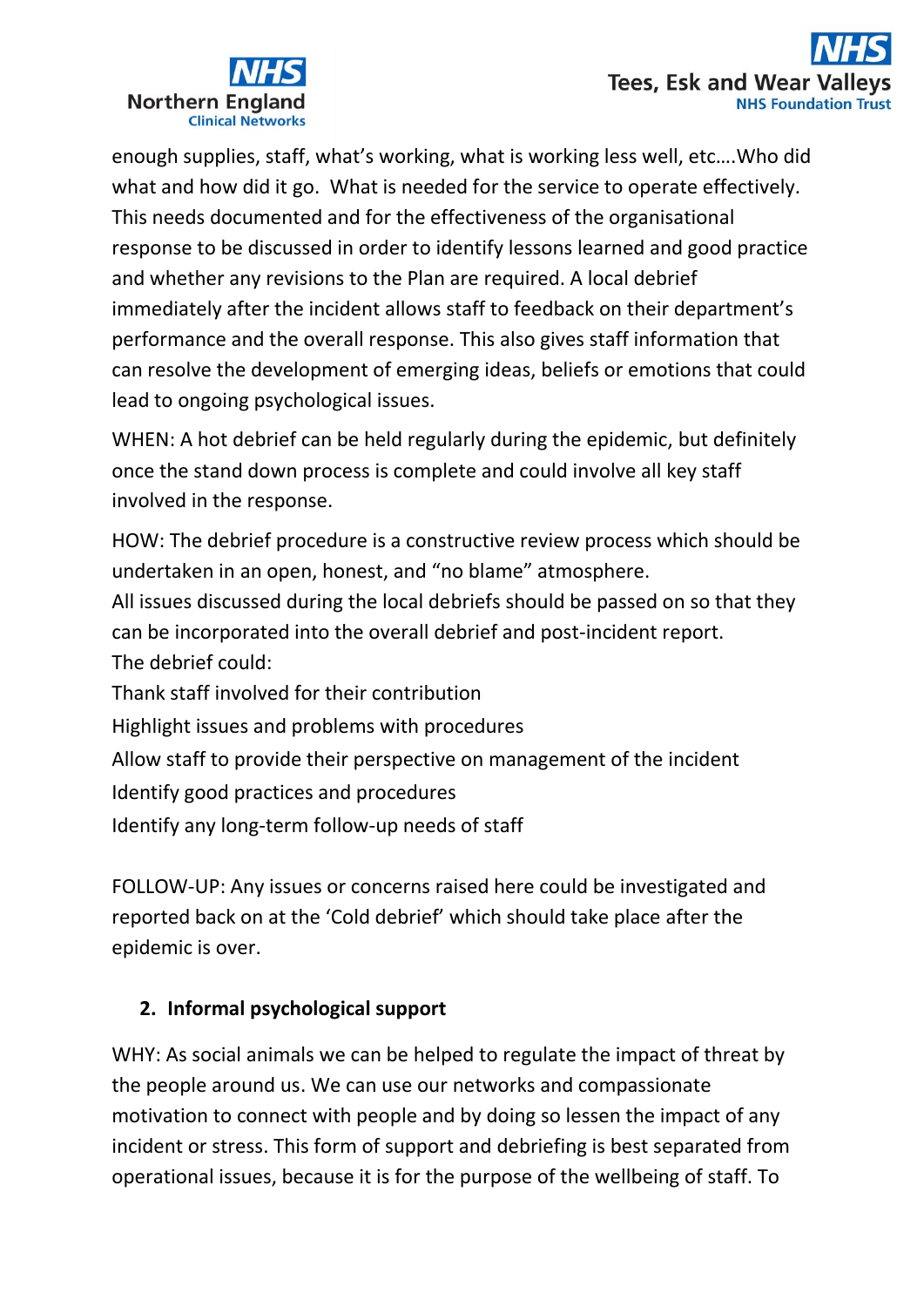



ensure they have what they need to continue to tolerate their role. Space and time for emotions to be expressed if wished without judgement.

WHEN: Ongoing but particularly in the first hours, days or weeks and afterwards if any changes are noticed in how staff are functioning.

HOW: make an effort to ask colleagues how they are and create space and time for a conversation, 'banter' and slowing down after a busy shift. **Formal psychological debriefing is not recommended by the evidence.** This is anything that gets staff together at an appointed time to talk about their feeling after an incident. It is also recommended that behavioural reactions and emotions be understood and normalised rather than sending people for therapy or counselling. Systems should be set up for staff to support each other, as they are the valued networks and connections that can help people feel more regulated.

FOLLOW-UP: ask what they would like. Don't leave colleagues isolated.

# **3. Information on reactions and support (Psychoeducation and communications)**

WHY: to give clear messages so people know what reactions are typical and how to help themselves and others.

WHEN: in first days and then again after a month.

HOW: usually written material or videos or online links. This should address a full range of reactions, what people can do to help themselves, how to support others who are affected, what to look out for that might indicate people need additional or specialist support.

FOLLOW-UP: in the case of all mass casualty event it is good practice to followup with screening after one month and at regular intervals.

#### **7. Early psychological intervention (Psychological first aid)**

WHY: to reduce immediate distress and promote adaptive coping, problem solve with practical issues and feel connected with others.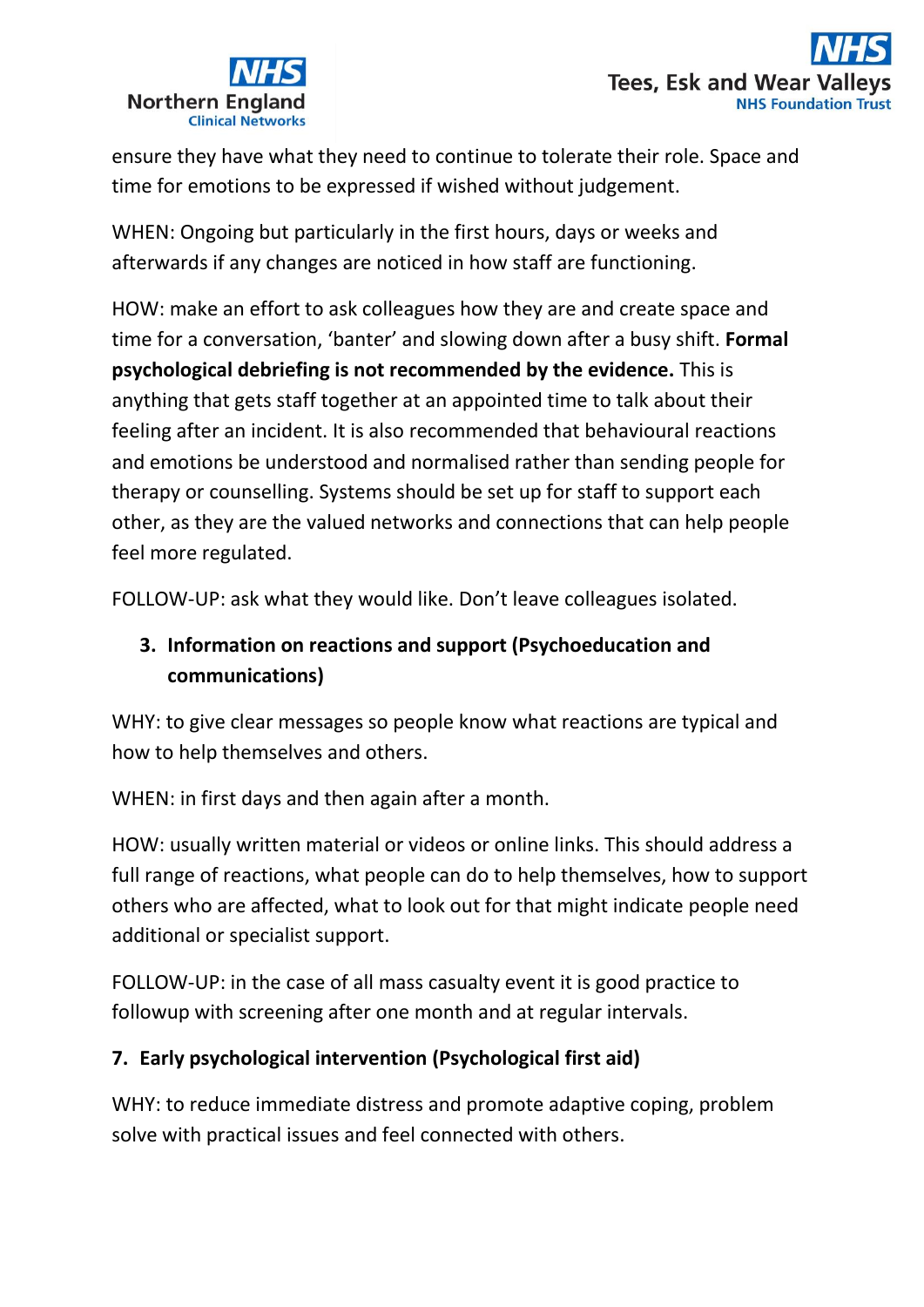

WHEN: multiple sessions should be available flexibly and linked to places where people may be, eg, staging areas, feeding stations etc.

HOW: The emphasis on normalising a whole range of reactions, especially those within weeks of the event. Stages: Protecting from further harm; Opportunity to talk without pressure; Active listening; Compassion; Addressing and acknowledging concerns; Discussing coping strategies; Social support; Offer to return to talk; Referral on to other services. This is delivered by a network of staff peer supporters who have had training and are supported by experts in this role.

FOLLOW-UP: yes if the person wants to take up.

#### **8. Telephone support**

WHY: a source of confidential support, listening and advice out of hours.

WHEN: these services are available 24 hours a day 7 days a week and can be accessed via telephone, email or other social media platforms (please see websites).

HOW: Open access to 24 hour help through helplines such as the Samaritans, Red Cross or other services. The services offer a trained listening ear to help you talk about your experiences and think about how best to cope.

FOLLOW-UP: the person can ring as often as required.

#### **9. Urgent mental health team support**

WHY: to help you or someone you care about if they are in immediate need to psychological help. The incident may have made a pre-existing mental health problem worse, or they may be feeling that they may harm themselves.

WHEN: at any point – such services are available 24/7.

HOW: Services available may include out of hours home treatment via crisis teams that are aimed at support for people in extreme distress. Liaison teams can see people who have people physically injured and ended up in acute hospitals or Accident and Emergency as a result of the event. People may be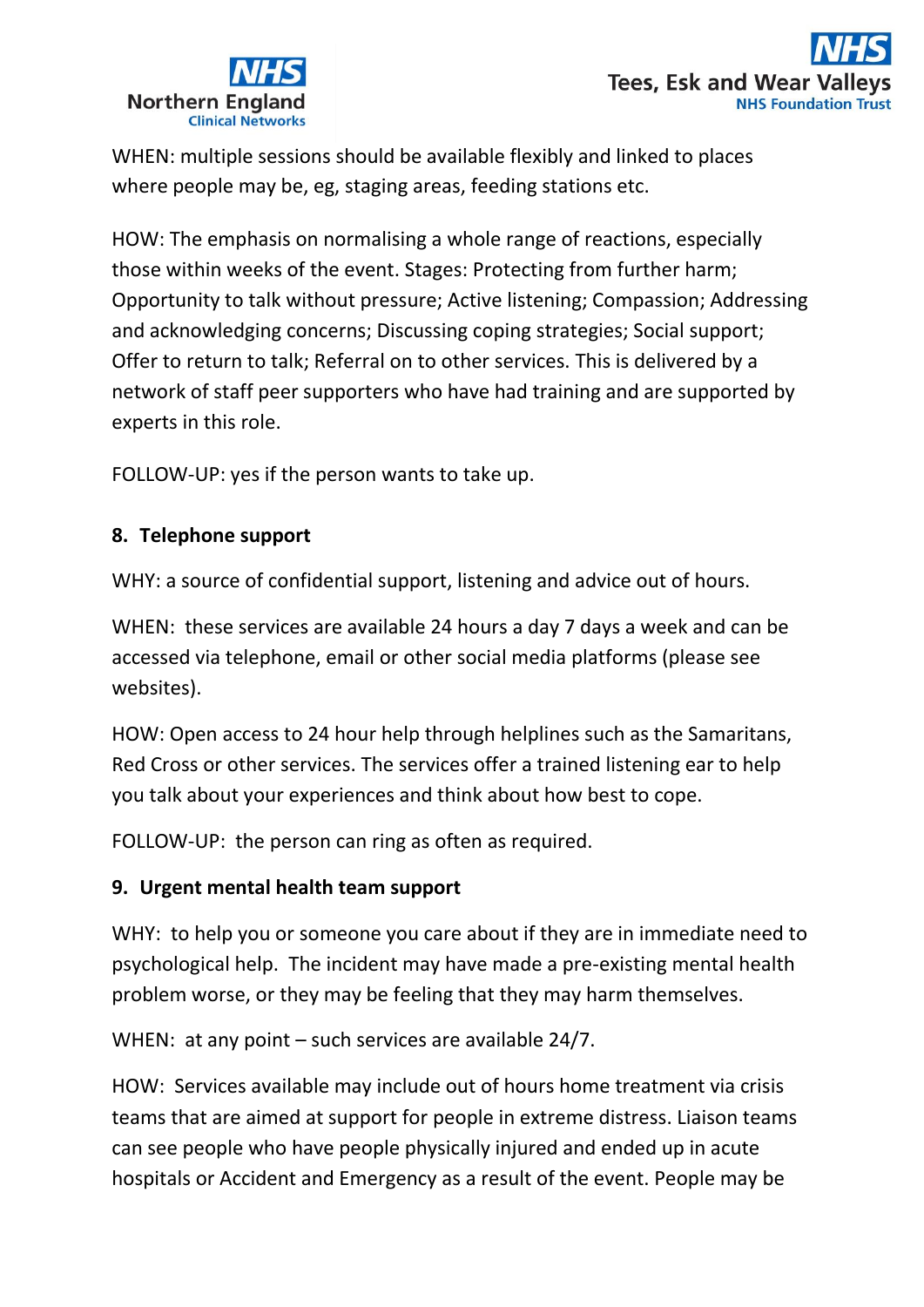

offered a telephone assessment or a face to face meeting with a mental health professional who will assess immediate psychological needs and make a plan with you. They will want to make sure the person is safe, which may include referral for psychiatric admission. Some organisations may have specialists in mental health working alongside their occupational health teams that staff can access.

FOLLOW-UP: Once assessed, and depending on the outcome, the person may be followed up by the mental health practitioner who assessed them or by their family doctor.

#### **10.Breaking bad news/ Discussing death**

WHY: to give clear messages about the outcome of the illness, whether that is death or disability. To support the person given the message whether it is the person injured or their family member.

HOW: Being clear about the message that is given. Supporting someone to understand the impact of the news and tolerate the grief. Allow someone space to react without services/ staff panicking about those reactions. Listen empathically, don't judge. Give normalising information where possible and be alongside someone as they absorb the information and adjust. Remind them of their options for help and support. Help them find and access support from others and check what they have understood. Help them consider practical things that need attention.

WHEN: as soon as possible after the outcome of the illness is clear.

FOLLOW-UP: yes if possible. It may be the person who has broken the news or it may be possible to keep a list of people involved in a serious incident that can be follow-up up afterwards. The follow up services for psychological care need to be visible and marketed most intensively for the first six months but for at least two years afterward the epidemic. Access to services and the impact on the community may be life-long.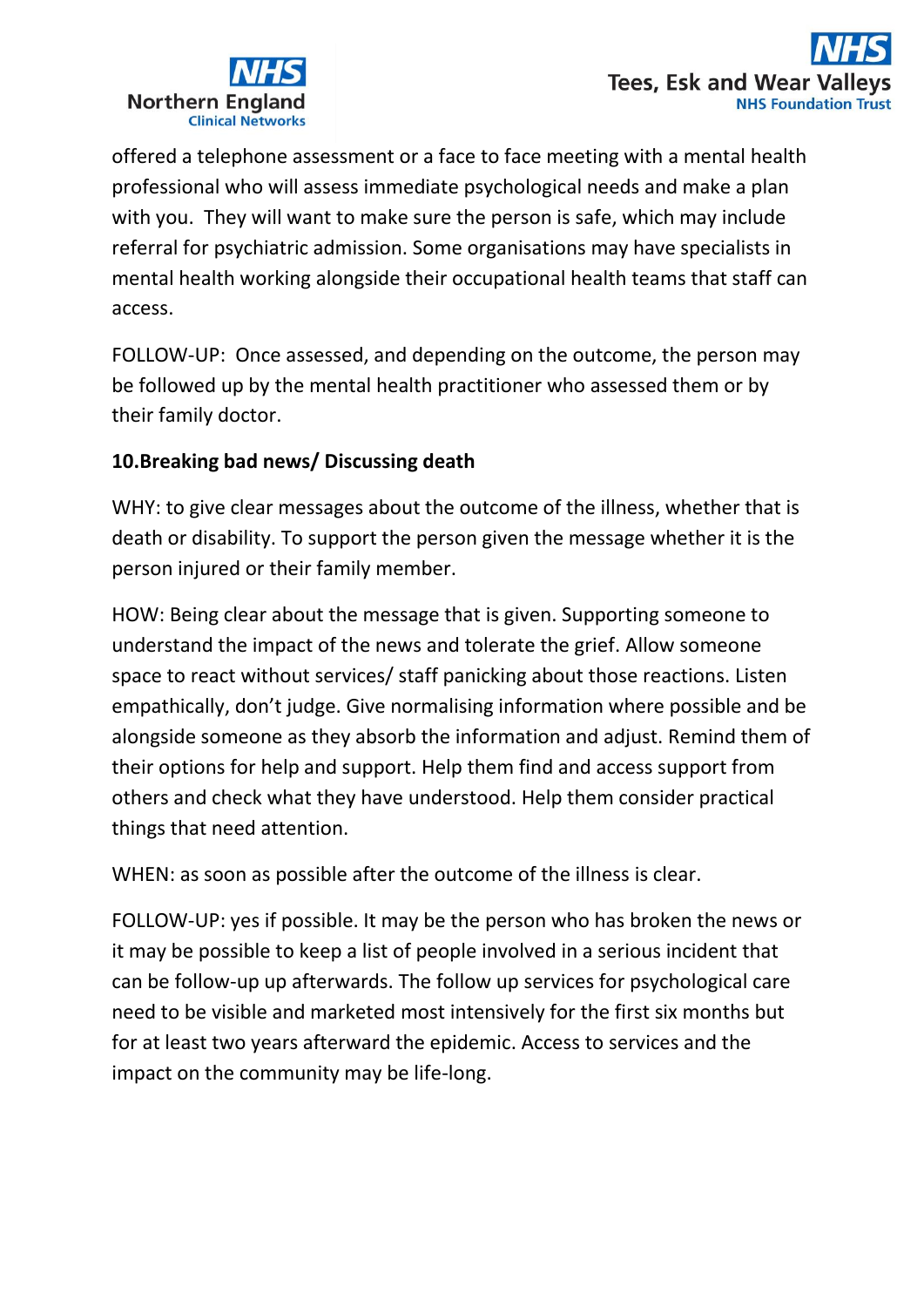

#### **Longer term actions to support staff in the pandemic's recovery phase**

#### **1. Screening**

WHY: to detect people affected by the events whose reactions are not easing off with support or time and who may need more help in resolving the impact. To pick up specific post event psychological reactions such as depression, post traumatic stress disorder, dissociation.

WHEN: useful only after the threat is over because many reactions are common during the outbreak but resolve better without active intervention. Screening can take place any time after an event, even up to many years later.

HOW: usually via questionnaires or structured interviews. However this needs to be accompanied by some qualitative information that asks the suitability of therapy and what kind of support the person thinks would be acceptable.

FOLLOW-UP: if screening indicates an ongoing problem with symptoms or coping or functioning or risk then more specialist or intensive support should be offered without having to wait for more than a couple of weeks.

#### **2. Psychological therapy/treatment**

WHY: it is a method provided by a trained practitioner that helps you understand and cope with your worries and bad experiences differently. It may be one to one or in a group. It usually involves talking, although there are other methods eg art, eye movements. It usually involves a series of regular appointments.

WHEN: if screening indicates it then it is offered at some point four weeks after an event.

HOW: there are various methods but NICE recommends 'trauma focused cognitive behavioural therapy' (CBT-t) or 'eye movement desensitisation and reprocessing therapy' (EMDR) for many post traumatic reactions.

FOLLOW-UP: people should know who to contact or via their GP if problems persist or recur.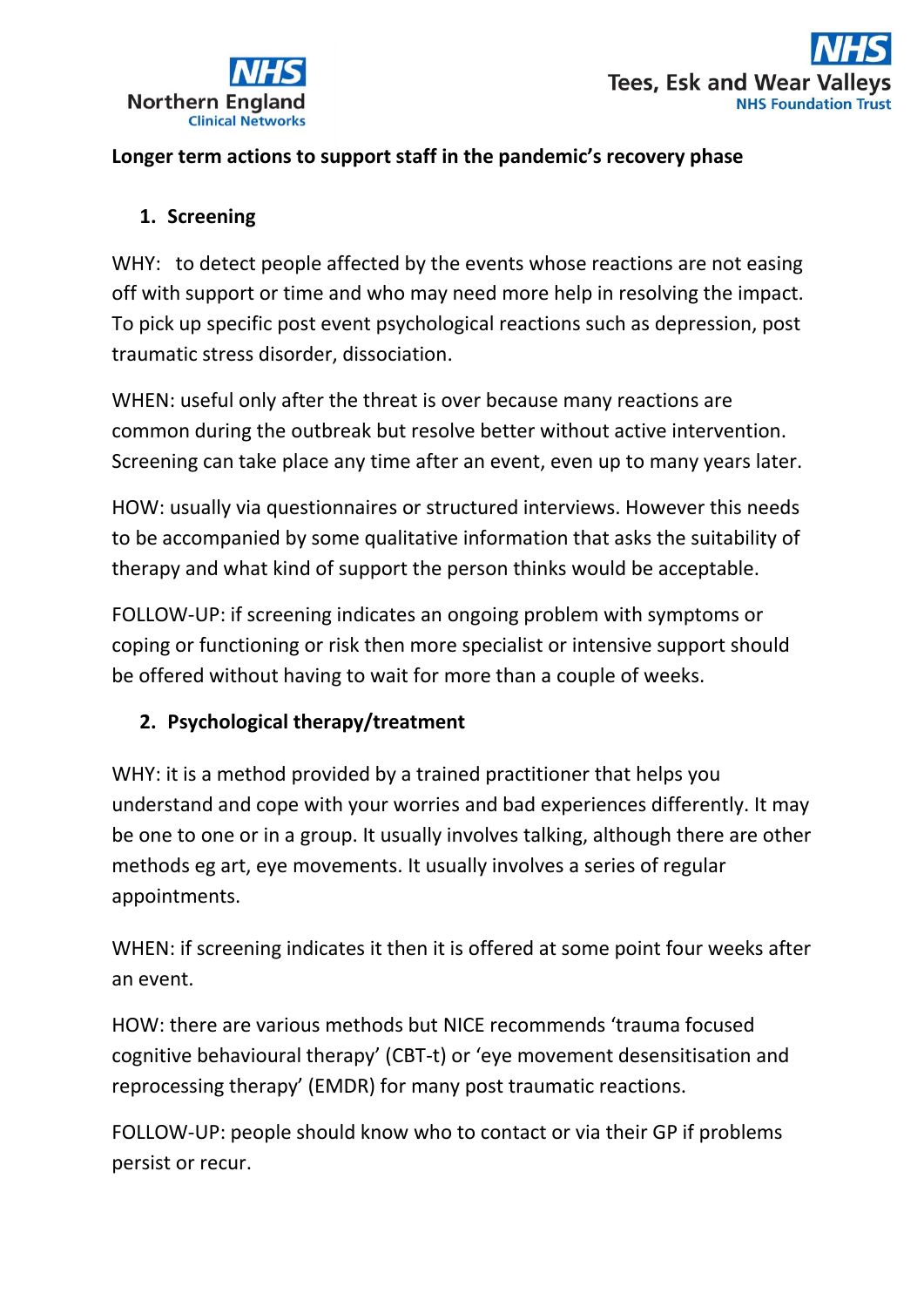



#### **3. The operational and organisational learning lessons**

WHY: report the findings of any investigation, the lessons learnt and the actions taken to improve the system's response for the future.

WHEN: usually as soon as possible after the epidemic.

HOW: include people in hot debrief session in conversation as above.

FOLLOW-UP: All the issues raised in the earlier sessions could be included in the post-incident report which should be completed after the epidemic is over. The post-incident report, including recommendations for improvement in the Incident Response Plan, can be produced and circulated widely to assure staff.

# **Unhelpful responses**

Not allowing or enabling individuals to be active in their own 'recovery'

Interrupting the usual support processes in deference to those organised or provided – we should enable the natural support processes as far as possible. Like a Lifeboats, most systems or individuals will find ways to self-right.

Lack of validation/no support offered.

Going straight back into busy roles and business as usual.

Management interventions aimed at exploring responsibility and unpicking events have been found to be linked to increased self blame/negative appraisal.

Not being given a choice re attending group debriefing or being told it is mandatory.

Placing people into a group, who have completely different experiences of the incident, than other members.

Lack of training or competency in early psychological interventions.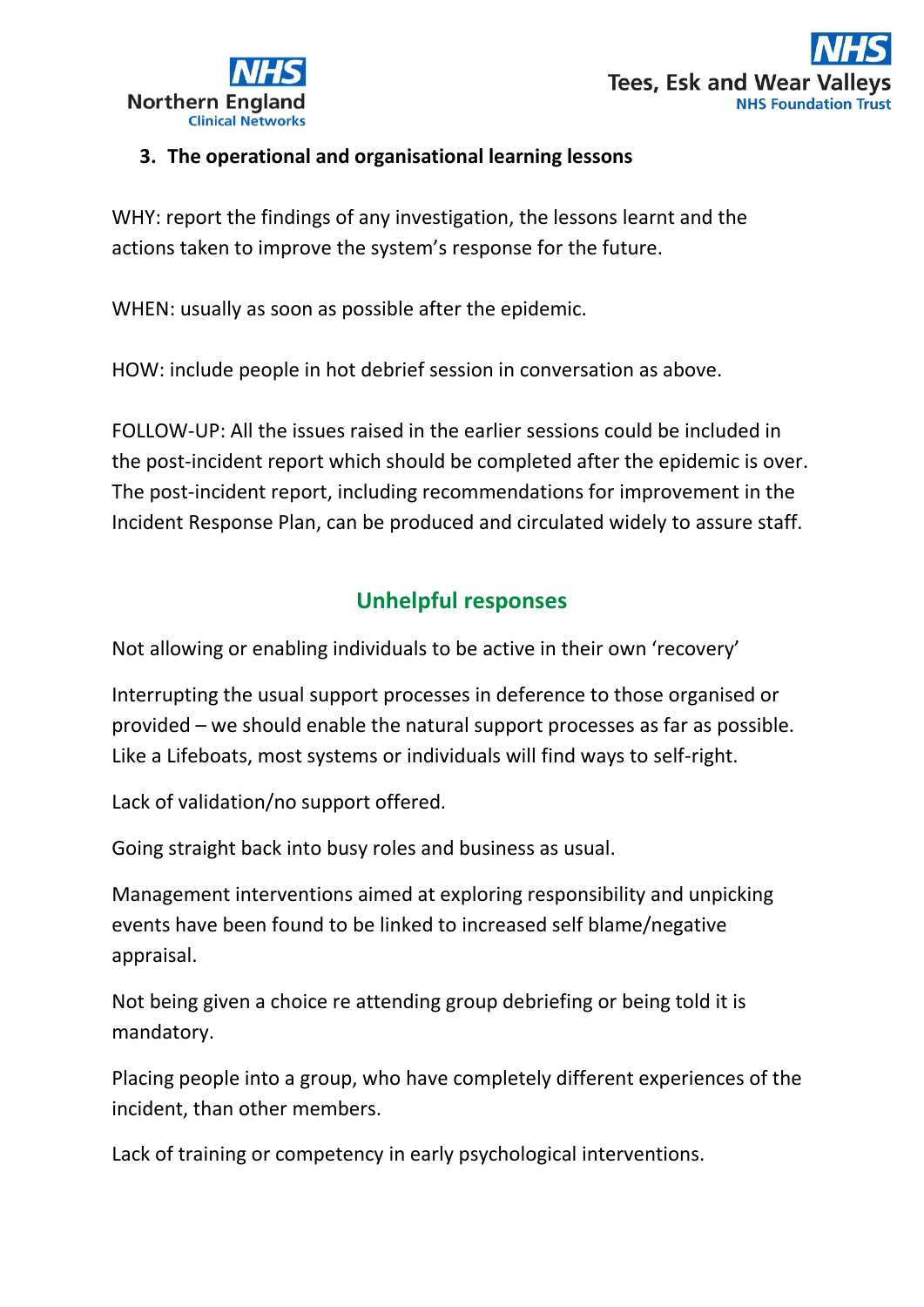



Feeling forced to talk about things during the crisis.

Having your reactions pathologised when in fact a range of emotions are normal in abnormal circumstances.

Getting staff together for the purpose of talking about their emotions to prevent the development of mental health problems (or other one off group based intervention) is **not** recommended by nice.

## **Looking after ourselves**

Turning up for work during such time requires us to manage our fears and trust that our leaders will be making wise decisions about our safety and contamination. Extreme emotions are normal during abnormal times. The widespread nature of the problem might rally more people to collective positive action. Sometimes it can make people irritable, controlling, avoidant, needy or 'hard'. The things that affect us the most may not make sense to us.

> Stay grounded in your motivation to do a job as well as is possible under the circumstances. Be forgiving of others. Keep well informed and well connected. Raise concerns and ideas for action. Informally support each other emotionally. Focus on the things you can control rather than those you can't. Find safe people to talk through your worries. Use the same resources and advice for yourselves that you give others. Rest and slow down when you can. Smile when you can. And breathe….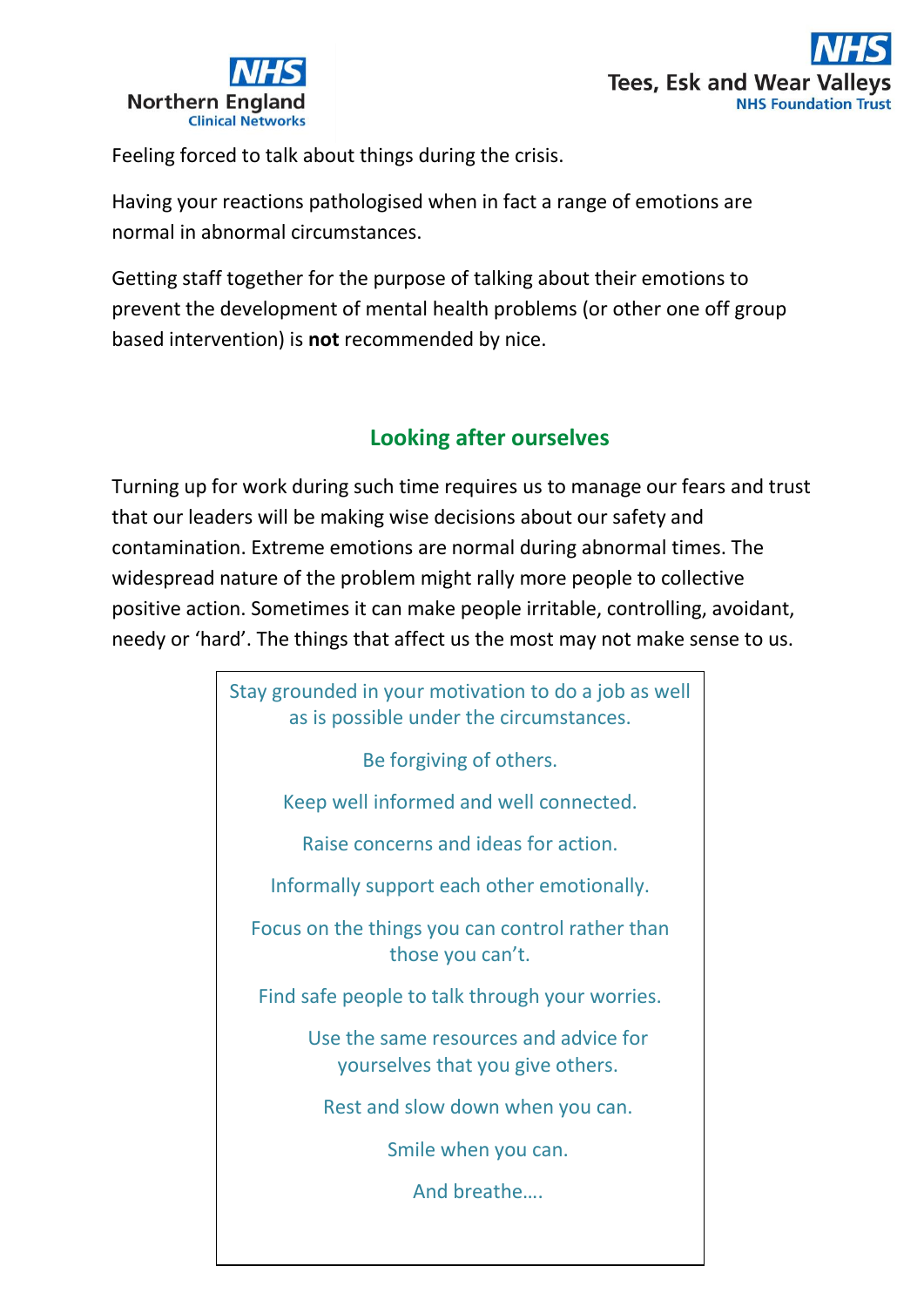



# **Action planning**

The following is a list of prompts for organisations to consider. It will be useful to outline actions for each of these, outlining any gaps and risks, mitigating actions against these and detailing who is responsible for each, ensuring adequate delegation and coordination:

*What are you doing to keep your staff safe and well in line with guidance?* 

*What do they need to do their role?*

*What mechanisms are there for staff feedback and ideas on operational issues?*

*How can you facilitate informal staff support and networking?*

*What clear early messages are you giving to staff and are communication routes thorough?*

*How are you maintaining established support systems and wellbeing services?*

*How are you preparing staff to monitor their wellbeing over time?*

*How are leaders and managers supported to be empathic and non-judgemental of the range of reactions?*

*What information do you have that lets people know what reactions to expect and how they can cope under specific circumstances?*

*How are you governing adherence to the evidence base on wellbeing?*

*How are you ensuring co-ordination of efforts around wellbeing (including across agencies)?*

*What pathways do you have for more intensive or specialist psychological support for those who need it? and ensuring these are sustained over a 3 year time period?*

*How can you manage staffing so that staff have rest time now, rotation away from high stress roles and fewer demands after the crisis?*

*What can you do to develop capacity in psychological first aid and peer/mutual support?*

*What use are you making of online solutions and technology in the above?*

*What trauma expertise can you draw on or develop to provide scaffolding to support the leaders and staff supporters in their efforts?*

*How can you show staff they are valued and appreciated?*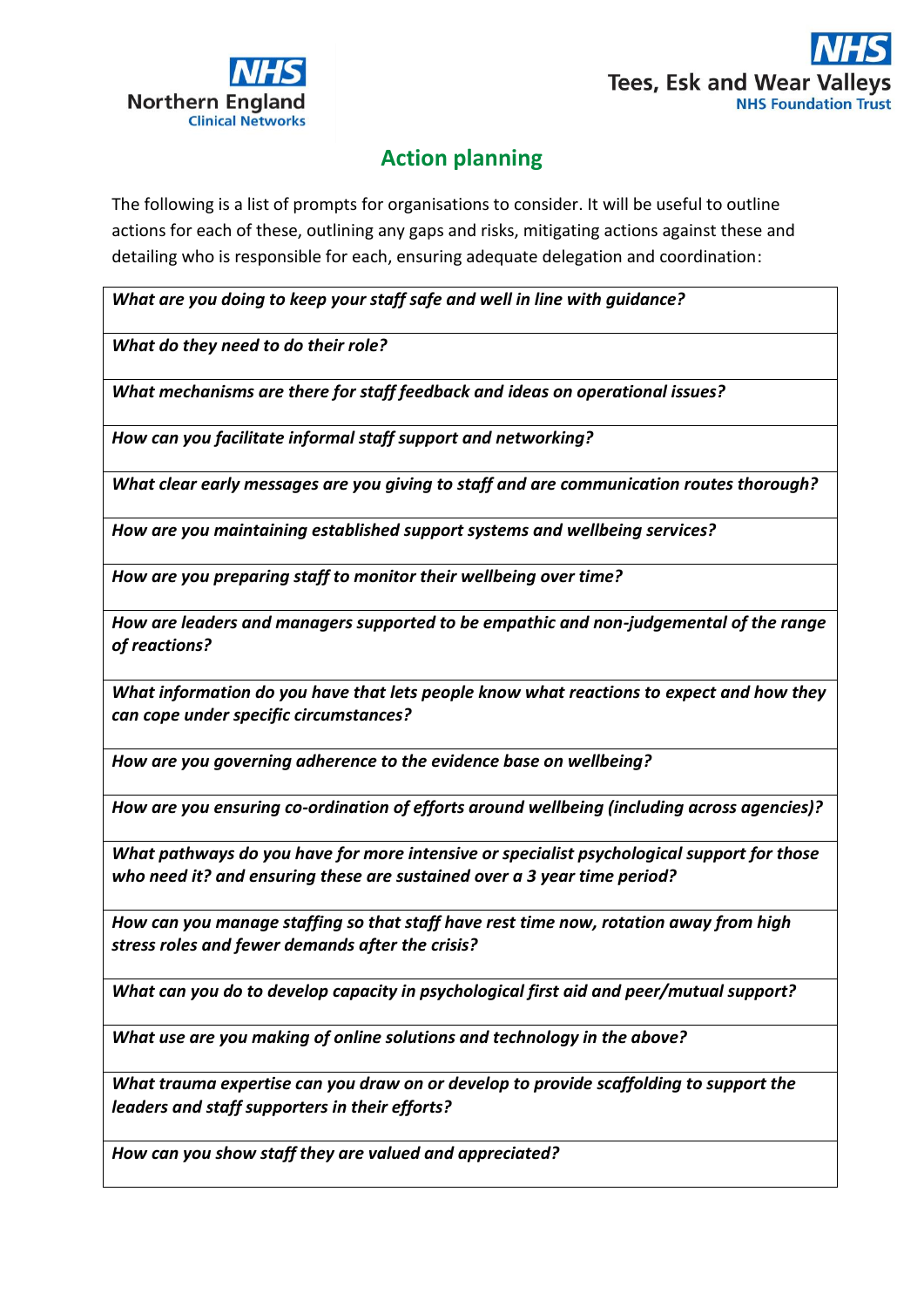



# **Author**

Dr Angela Kennedy

Clinical Psychologist, Trauma Informed Care Lead at Tees, Esk and Wear Valleys NHS Foundation Trust and Clinical Lead for Mental Health at the Northern England Clinical networks.

# **Links and references to source material**

British Psychological Society (2020). Guidance for psychological professionals during the COVID-19 pandemic. Retrieved from: [https://www.bps.org.uk/sites/www.bps.org.uk/files/News/News%20-](https://www.bps.org.uk/sites/www.bps.org.uk/files/News/News%20-%20Files/Guidance%20for%20Psychological%20Professionals%20during%20Covid-19.pdf) [%20Files/Guidance%20for%20Psychological%20Professionals%20during%20Covid-19.pdf](https://www.bps.org.uk/sites/www.bps.org.uk/files/News/News%20-%20Files/Guidance%20for%20Psychological%20Professionals%20during%20Covid-19.pdf)



Psychological Profess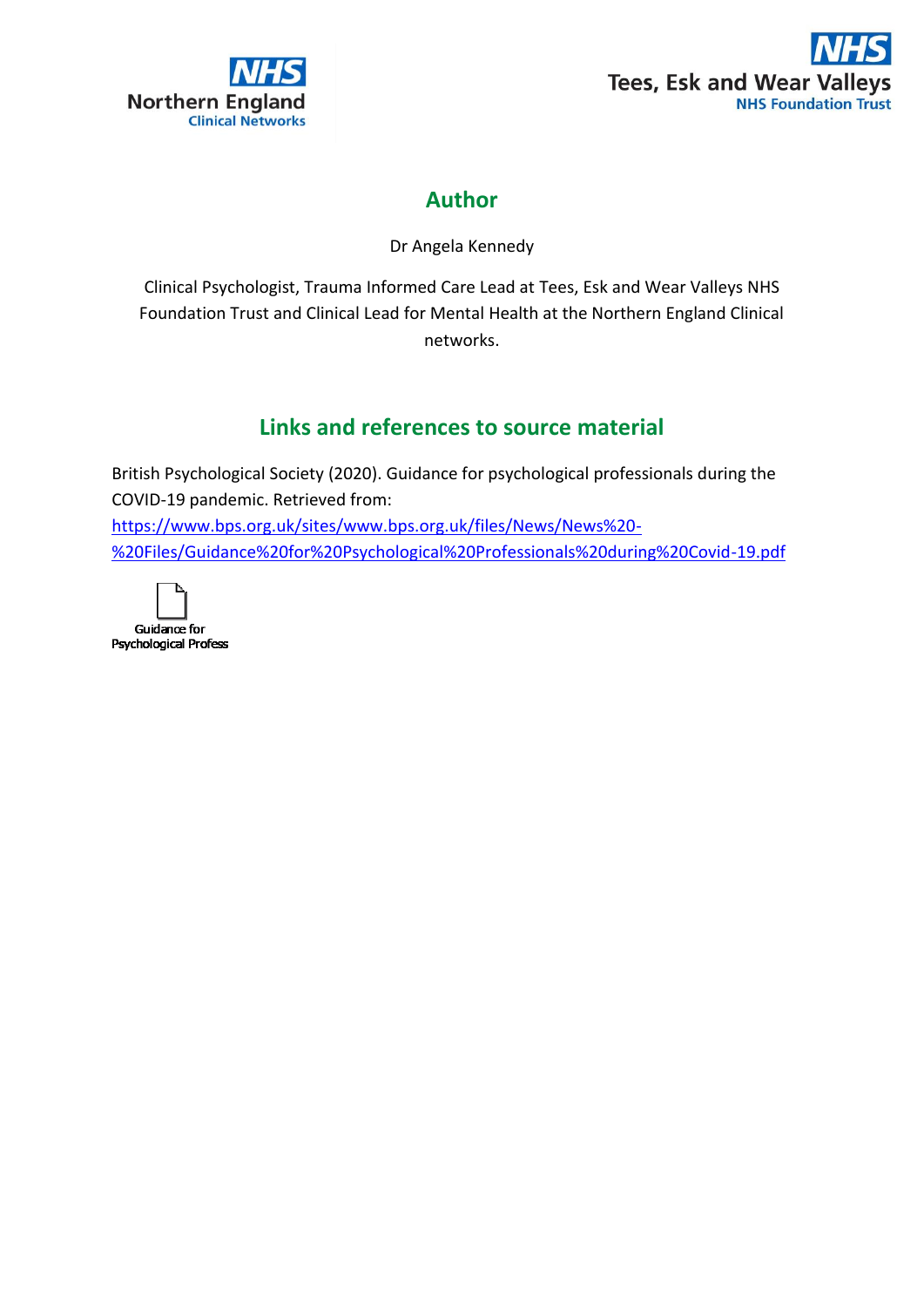



| <b>PREPARATION PHASE</b>                                                                                                                                                                                                                                                                                                                                    | <b>ACTIVE PHASE</b>                                                                                                                                                                                                                                                                                                                                                                                                                                                                                                                                                                                                                                                                                                                                                                                                                                                                                                      |                                                                                                                                                                                                                                                                                                                                                                                                                                                                                                                                                                                                                                                                                                                                                                                                                                                                                                                                                                                                                  | <b>RECOVERY PHASE</b>                                                                                                                                                                                                                                                                                                                                                                                                                                                                                                                                                                                                                                                                                                                                                                                                                                                                                                                                                                               |
|-------------------------------------------------------------------------------------------------------------------------------------------------------------------------------------------------------------------------------------------------------------------------------------------------------------------------------------------------------------|--------------------------------------------------------------------------------------------------------------------------------------------------------------------------------------------------------------------------------------------------------------------------------------------------------------------------------------------------------------------------------------------------------------------------------------------------------------------------------------------------------------------------------------------------------------------------------------------------------------------------------------------------------------------------------------------------------------------------------------------------------------------------------------------------------------------------------------------------------------------------------------------------------------------------|------------------------------------------------------------------------------------------------------------------------------------------------------------------------------------------------------------------------------------------------------------------------------------------------------------------------------------------------------------------------------------------------------------------------------------------------------------------------------------------------------------------------------------------------------------------------------------------------------------------------------------------------------------------------------------------------------------------------------------------------------------------------------------------------------------------------------------------------------------------------------------------------------------------------------------------------------------------------------------------------------------------|-----------------------------------------------------------------------------------------------------------------------------------------------------------------------------------------------------------------------------------------------------------------------------------------------------------------------------------------------------------------------------------------------------------------------------------------------------------------------------------------------------------------------------------------------------------------------------------------------------------------------------------------------------------------------------------------------------------------------------------------------------------------------------------------------------------------------------------------------------------------------------------------------------------------------------------------------------------------------------------------------------|
| <b>Anticipatory anxiety</b>                                                                                                                                                                                                                                                                                                                                 | <b>Heroics and</b><br>surge to solution                                                                                                                                                                                                                                                                                                                                                                                                                                                                                                                                                                                                                                                                                                                                                                                                                                                                                  | <b>Disillusionment</b><br>and exhaustion                                                                                                                                                                                                                                                                                                                                                                                                                                                                                                                                                                                                                                                                                                                                                                                                                                                                                                                                                                         | <b>Recovery and long term</b><br>psychological impacts                                                                                                                                                                                                                                                                                                                                                                                                                                                                                                                                                                                                                                                                                                                                                                                                                                                                                                                                              |
| Planning may happen at<br>a high level in a rapid<br>timeframe leading to<br>anticipatory anxiety<br>about the unknown.<br>With limited time to plan,<br>and limited input into<br>the preparation phase,<br>many staff may not<br>report feeling 'prepared'<br>for the outbreak.<br><b>Many UK Health Trusts</b><br>have now passed<br>through this phase. | Increased camaraderie<br>as staff cross boundaries<br>and work together.<br>Sense of rising to<br>a challenge.<br>Staff may respond on<br>instinct and are more<br>prone to error. They may<br>lack the headspace to<br>see all options.<br><b>Frustrations and role</b><br>confusion as people try<br>to adapt quickly within<br>current system design.<br><b>Staff witnessing things</b><br>they have never seen<br>before and feeling<br>out of control.<br><b>Disagreement</b><br>between groups over<br>sense of urgency.<br>Staff lose usual<br>boundaries over working<br>hours and breaks and<br>start to over-work.<br><b>Work-life tensions</b><br>arise as family life also<br>becomes unsettled<br>Social norms and<br>niceties slip and<br>behavioural responses<br>may causes difficulties<br>for others<br>Focus on 'getting things<br>done' which may lead to<br>poor communication and<br>silo working. | The period of highest<br>psychological risk.<br>Staff are in 'full go<br>mode' with high levels<br>of adrenaline and on<br>'automatic pilot'. They<br>may then experience<br>sudden exhaustion.<br>They may neglect<br>physical and<br>psychological self-<br>care as they feel it is<br>not a priority.<br>Moral distress and<br>injury are a risk as<br>healthcare becomes<br>limited and people are<br>unable to act or respond<br>within their own moral<br>or ethical code and<br>death and dying may<br>not be handled in the<br>way it usually is (with<br>family etc.).<br>Staff may begin to feel<br>emotionally disconnected<br>from the work, experience<br>compassion fatigue, and<br>may engage in avoidant<br>or unhelpful coping.<br>Tensions at home and<br>within the wider family<br>may over-run work life.<br>Stress has a cumulative<br>effect and smaller things<br>trigger reactions.<br>Staff with pre-existing<br>vulnerabilities are at<br>higher risker of crisis<br>and suicidality. | Staff have time to<br>start to reflect.<br>Most staff will feel able<br>to cope successfully<br>using their own<br>preferred style,<br>individual resources<br>and social support.<br>Many may be changed<br>in a positive way,<br>experiencing personal<br>development, and post<br>traumatic growth.<br>Some may experience<br>intrusive thinking about<br>what they 'should'<br>have done differently<br>and shame or guilt.<br>Dissonance with a<br>'heroes' narrative may<br>make this harder to<br>disclose problems and<br>may exacerbate distress.<br>Others may feel<br>differently about their<br>job and experience<br>resentment towards<br>individuals and towards<br>the organisation.<br>Individual difficulties<br>have wider family<br>and social impacts<br>which may further<br>exacerbate these longer-<br>term impacts.<br>Certain staff may<br>be at risk of chronic<br>psychological difficulties<br>(including but not<br>limited to burnout and<br>post-traumatic stress). |

British Psychological Society (2020). The psychological needs of healthcare staff as a result of the Coronavirus pandemic. Retrieved from:

[https://www.bps.org.uk/sites/www.bps.org.uk/files/News/News%20-](https://www.bps.org.uk/sites/www.bps.org.uk/files/News/News%20-%20Files/Psychological%20needs%20of%20healthcare%20staff.pdf) [%20Files/Psychological%20needs%20of%20healthcare%20staff.pdf](https://www.bps.org.uk/sites/www.bps.org.uk/files/News/News%20-%20Files/Psychological%20needs%20of%20healthcare%20staff.pdf)



Chen, Q., Liang, M., Li, Y., Guo, J., Fei, D., Wang, L… & Zhang, Z. (2020). Mental health care for medical staff in China during the COVID-19 outbreak. *The Lancet Psychiatry, 7*(4).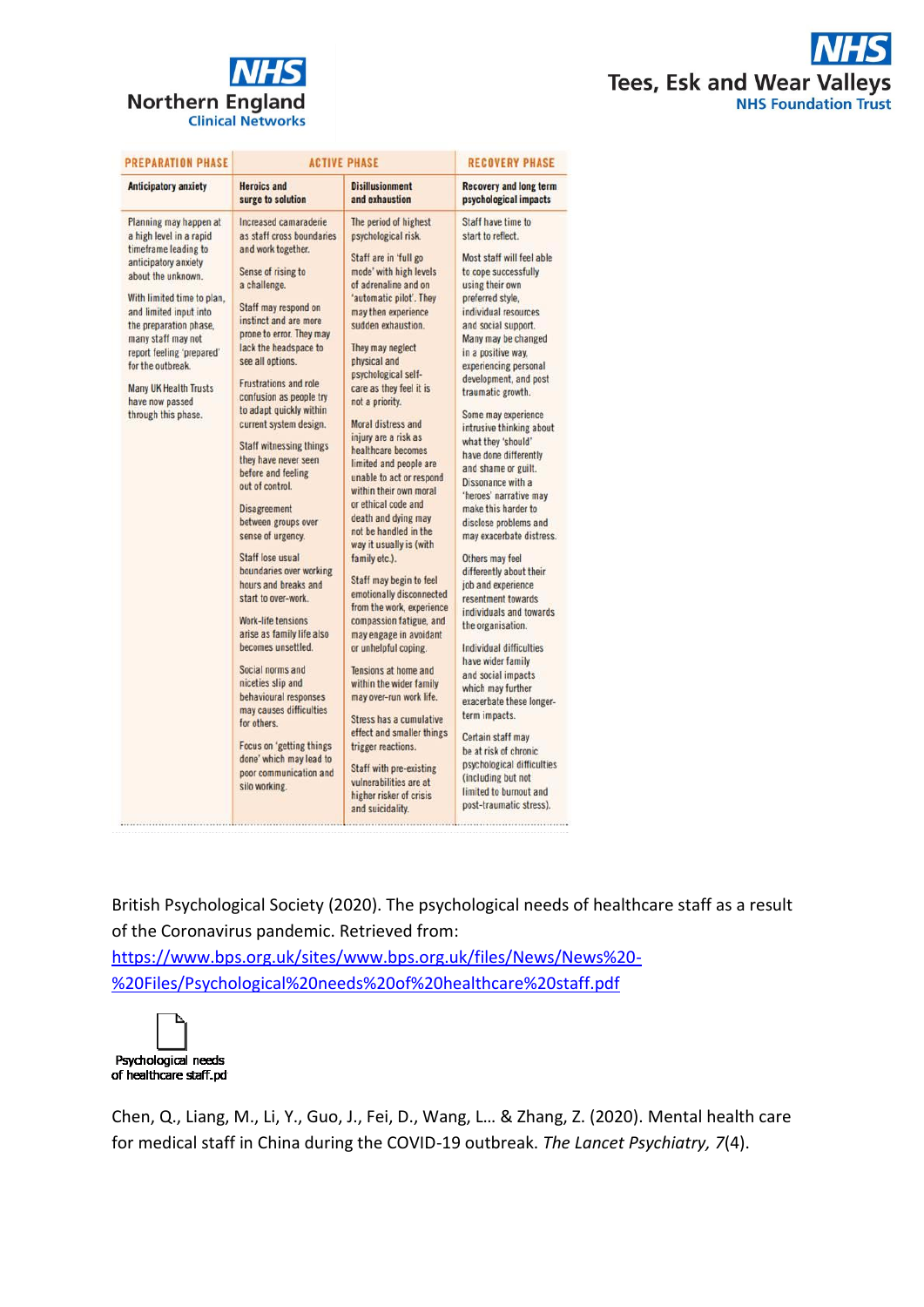

Retrieved from: [https://www.thelancet.com/journals/lanpsy/article/PIIS2215-](https://www.thelancet.com/journals/lanpsy/article/PIIS2215-0366(20)30078-X/fulltext) [0366\(20\)30078-X/fulltext](https://www.thelancet.com/journals/lanpsy/article/PIIS2215-0366(20)30078-X/fulltext)



COVID Trauma Response Working Group Rapid Guidance (2020). Guidance for planners of the psychological response to stress experienced by hospital staff associated with COVID: Early interventions. Version 1.



Duan, L., & Zhu, G. (2020). Psychological interventions for people affected by the COVID-19 epidemic. *The Lancet Psychiatry*. Retrieved from: [https://www.thelancet.com/journals/lanpsy/article/PIIS2215-0366\(20\)30073-](https://www.thelancet.com/journals/lanpsy/article/PIIS2215-0366(20)30073-0/fulltext#articleInformation) [0/fulltext#articleInformation](https://www.thelancet.com/journals/lanpsy/article/PIIS2215-0366(20)30073-0/fulltext#articleInformation)



Ho, C., Chee, C., & Ho, R. (2020). Mental health strategies to combat the psychological impact of COVID-19 beyond paranoia and panic. Article in press.



Inter-Agency Standing Committee (IASC; 2010). Mental health and psychosocial support in humanitarian emergencies: What should humanitarian health actors know? Geneva.

Retrieved from:

[https://www.who.int/mental\\_health/emergencies/what\\_humanitarian\\_health\\_actors\\_shou](https://www.who.int/mental_health/emergencies/what_humanitarian_health_actors_should_know.pdf) [ld\\_know.pdf](https://www.who.int/mental_health/emergencies/what_humanitarian_health_actors_should_know.pdf)



Inter-Agency Standing Committee (IASC; February 2020). Briefing note on addressing mental health and psychosocial aspects of COVID-19 outbreak – version 1.1. Retrieved from: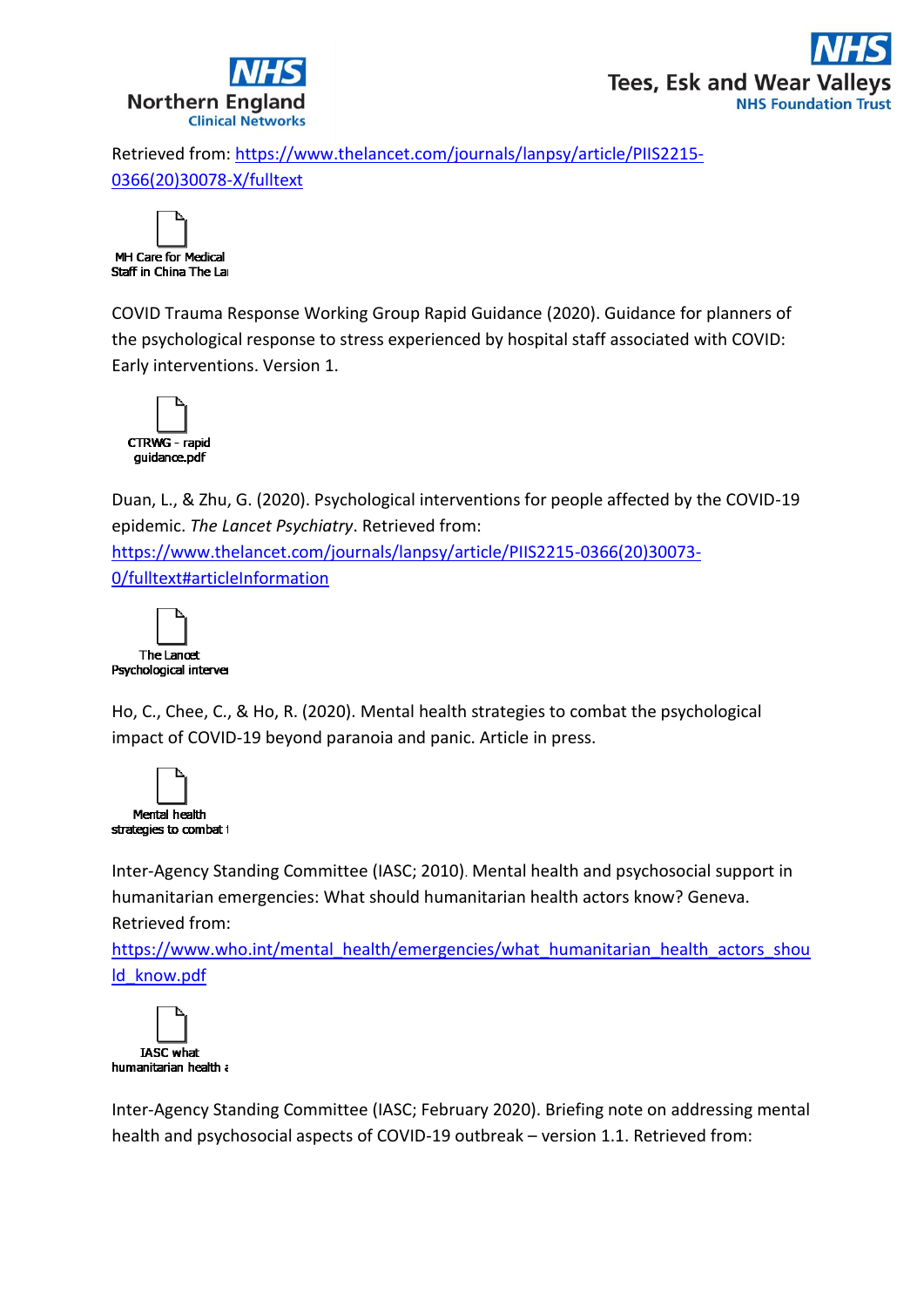

[https://interagencystandingcommittee.org/iasc-reference-group-mental-health-and](https://interagencystandingcommittee.org/iasc-reference-group-mental-health-and-psychosocial-support-emergency-settings/briefing-note-about)[psychosocial-support-emergency-settings/briefing-note-about](https://interagencystandingcommittee.org/iasc-reference-group-mental-health-and-psychosocial-support-emergency-settings/briefing-note-about)



International Federation of Red Cross and Red Crescent Societies Psychosocial Centre (2020). Remote psychological first aid during the COVID-19 outbreak. Retrieved from: [https://pscentre.org/wp-content/uploads/2020/03/IFRC-PS-Centre-Remote-Psychological-](https://pscentre.org/wp-content/uploads/2020/03/IFRC-PS-Centre-Remote-Psychological-First-Aid-during-a-COVID-19-outbreak-Interim-guidance.pdf)[First-Aid-during-a-COVID-19-outbreak-Interim-guidance.pdf](https://pscentre.org/wp-content/uploads/2020/03/IFRC-PS-Centre-Remote-Psychological-First-Aid-during-a-COVID-19-outbreak-Interim-guidance.pdf)



Lai, J., Ma, S., Wang, Y., Chai, Z., Hu, J., Wei, N., & … Hu, S. (2020). Factors associated with mental health outcomes among health care workers exposed to Coronavirus disease 2019. JAMA Network Open, Psychiatry. Retrieved from:<https://jamanetwork.com/>



Li, W., Yang, Y., Liu, Z., Zhao, Y., Zhang, Q., Zhang, L., & … Xiang, Y. (2020). Progression of mental health services during the COVID-19 outbreak in China. *International Journal of Biological Sciences, 16*(10), 1732-1738. Doi: 10.7150/ijbs.45120.



Liu, S., Yang, L., Zhang, C., Xiang, Y. T., Liu, Z., Hu, A., & Zhang, B. (2020). Online mental health services in China during the COVID-19 outbreak. *The Lancet Psychiatry, 7*(4). Retrieved from: [https://www.thelancet.com/journals/lanpsy/article/PIIS2215-](https://www.thelancet.com/journals/lanpsy/article/PIIS2215-0366(20)30077-8/fulltext) [0366\(20\)30077-8/fulltext](https://www.thelancet.com/journals/lanpsy/article/PIIS2215-0366(20)30077-8/fulltext)

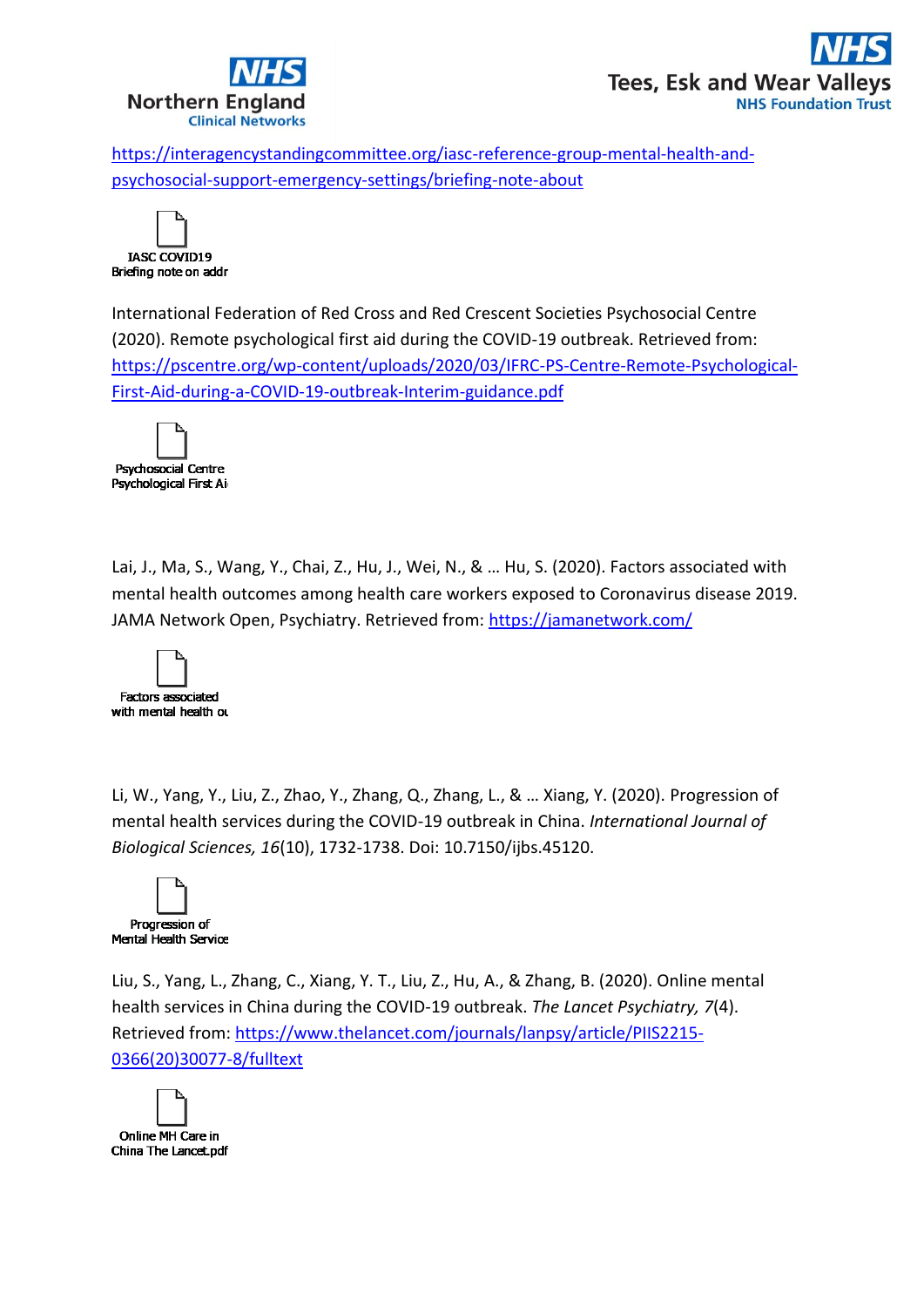



Mihashi, M., Otsubo, Y., Yinjuan, X., Nagatomi, K., Hoshiko, M., & Ishitake, T. (2009). Predictive factors of psychological disorder development during recovery following SARS outbreak. Health Psychology, 28(1), 91-100. Doi: 10.1037/a0013674



NTW NHS (2012). Common psychological reactions following disasters and traumatic events – Information leaflet.



NATO (2008). Psychosocial care for people affected by disasters and major incidents – a model for designing, delivering and managing psychosocial services for people involved in major incidents, conflict, disasters and terrorism.

| NATO Guidance         |  |
|-----------------------|--|
| Psychosocial Care for |  |

Royal College of Nursing. Guidance for inpatient mental health staff



Send in the therapists? Editorial from The Lancet Psychiatry (2020).



Support the workers website:<https://www.supporttheworkers.org/> Support the workers offers a series of briefing notes on issues that are likely to be relevant during the covid-19 response.

The Mental Health & Psychosocial Support Network (MHPSS; 2019). MHPSS emergency toolkit. Retrieved from:<https://mhpss.net/emergency-toolkit/>

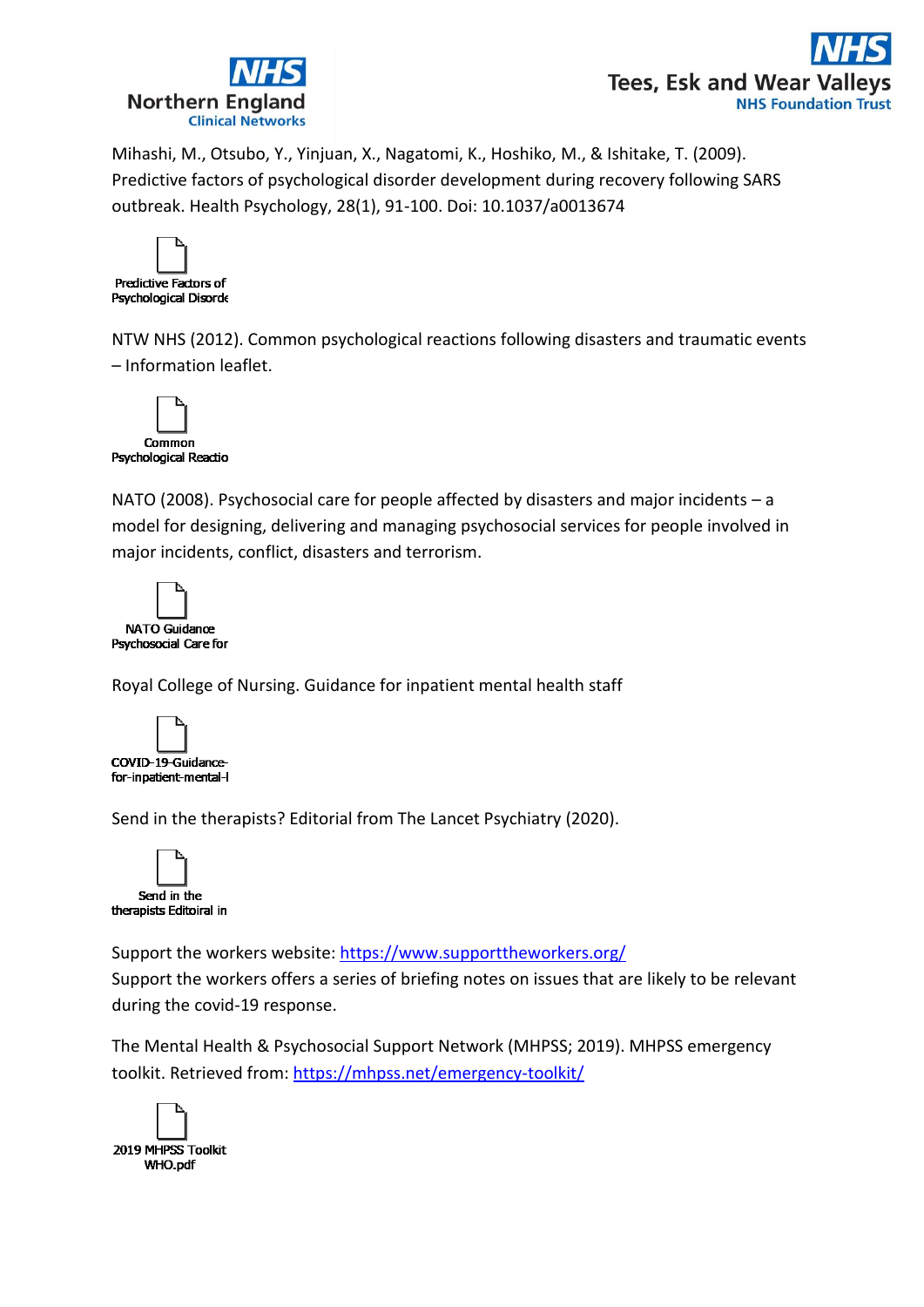



Unadkat, S., & Farquhar, M. (2020). Doctor's wellbeing: Self-care during the COVID-19 pandemic. *British Medical Journal*. Doi: 10.1136/bmj.m1150



United Nations Children's Fund (2018). Operational guidelines on community based mental health and psychosocial support in humanitarian settings: Three-tiered support for children and families (field test version). Retrieved from: [https://app.mhpss.net/?get=309/unicef-cb](https://app.mhpss.net/?get=309/unicef-cb-mhpss-guidelines1.pdf)[mhpss-guidelines1.pdf](https://app.mhpss.net/?get=309/unicef-cb-mhpss-guidelines1.pdf)



Williams, R., Bisson, J., Ajdukovic, D., Kemp, V., Olff, M., Alexander, D. & ... Bevan, P. Guidance for responding to the psychosocial and mental health needs of people affected by disasters or major incidents.



World Health Organisation (2020). Strategic preparedness and response plan for the new coronavirus: response plan. Retrieved from: [https://www.who.int/publications](https://www.who.int/publications-detail/strategic-preparedness-and-response-plan-for-the-new-coronavirus)[detail/strategic-preparedness-and-response-plan-for-the-new-coronavirus](https://www.who.int/publications-detail/strategic-preparedness-and-response-plan-for-the-new-coronavirus)

Word Health Organisation (February 2020). Mental health and psychosocial considerations during COVID-19 outbreak – version 1.4. Retrieved from:

[https://www.who.int/docs/default-source/coronaviruse/mental-health](https://www.who.int/docs/default-source/coronaviruse/mental-health-considerations.pdf?sfvrsn=6d3578af_8)[considerations.pdf?sfvrsn=6d3578af\\_8](https://www.who.int/docs/default-source/coronaviruse/mental-health-considerations.pdf?sfvrsn=6d3578af_8)

World Health Organisation (2011). Psychological first aid: Guide for field workers. Retrieved from:

[https://apps.who.int/iris/bitstream/handle/10665/44615/9789241548205\\_eng.pdf;jsession](https://apps.who.int/iris/bitstream/handle/10665/44615/9789241548205_eng.pdf;jsessionid=A2BBBC93390424AD008A94AD525867F5?sequence=1) [id=A2BBBC93390424AD008A94AD525867F5?sequence=1](https://apps.who.int/iris/bitstream/handle/10665/44615/9789241548205_eng.pdf;jsessionid=A2BBBC93390424AD008A94AD525867F5?sequence=1)